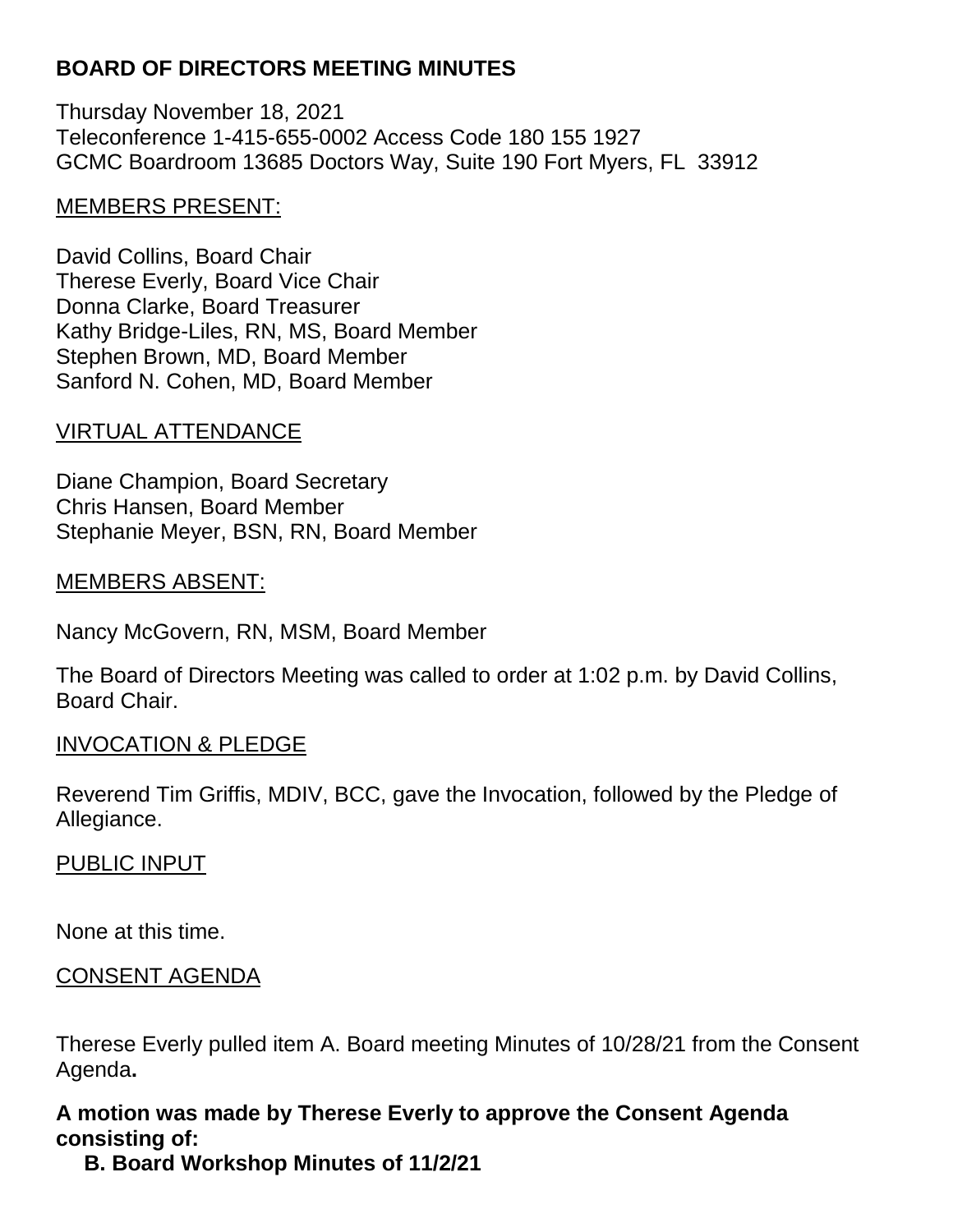- **C. Medical Staff Credentialing**
- **D. Risk Management Report**
- **E. Auxiliary Reports**

# **The motion was seconded by Donna Clarke and carried with no opposition.**

Diane Champion and Stephanie Meyer were not present for the vote.

Therese Everly asked, that her request to table the Long Term Incentive Proposal, in the minutes of 10/28/21 be amended to add clarity. The amended sentence should read "Therese Everly asked if the Long Term Incentive Proposal could be tabled to allow for full Board consideration of the four (4) year commitment."

### **A motion was made by Donna Clarke to approve Consent Agenda item A, Board Meeting Minutes of 10/28/21 as amended. The motion was seconded by Sanford Cohen, MD and carried with no opposition.**

Diane Champion and Stephanie Meyer were not present for the vote.

## PRESIDENT'S REPORT

Larry Antonucci MD., spoke about the new COVID Vaccine mandate and how the Policy developed meets the standard of the new CMS rule. Mary McGillicuddy, Chief Legal Officer, Blake Schofield, Senior attorney and Tracy Pyles, Senior Attorney addressed legal aspects of the old and new policies. Stephanie Stovall, MD., Chief Officer addressed the clinical perspective of the new policy. Michael Nachef, Vice President Government Relations updated the Board members on the recent Special Legislative Session in Tallahassee, Florida. Lengthy discussion ensued.

Stephanie Meyer left the meeting at 2:05 p.m.

## PHYSICIAN LEADERSHIP COUNCIL UPDATE

Tim Dougherty, MD., spoke about new MEC leadership, new Lee Health projects, and new PLC which meets later this month on November 29, 2021.

## RECESS MEETING

Meeting Recessed at 2:23 p.m. to convene Lee County Trauma Services District meeting.

## RECONVENE MEETING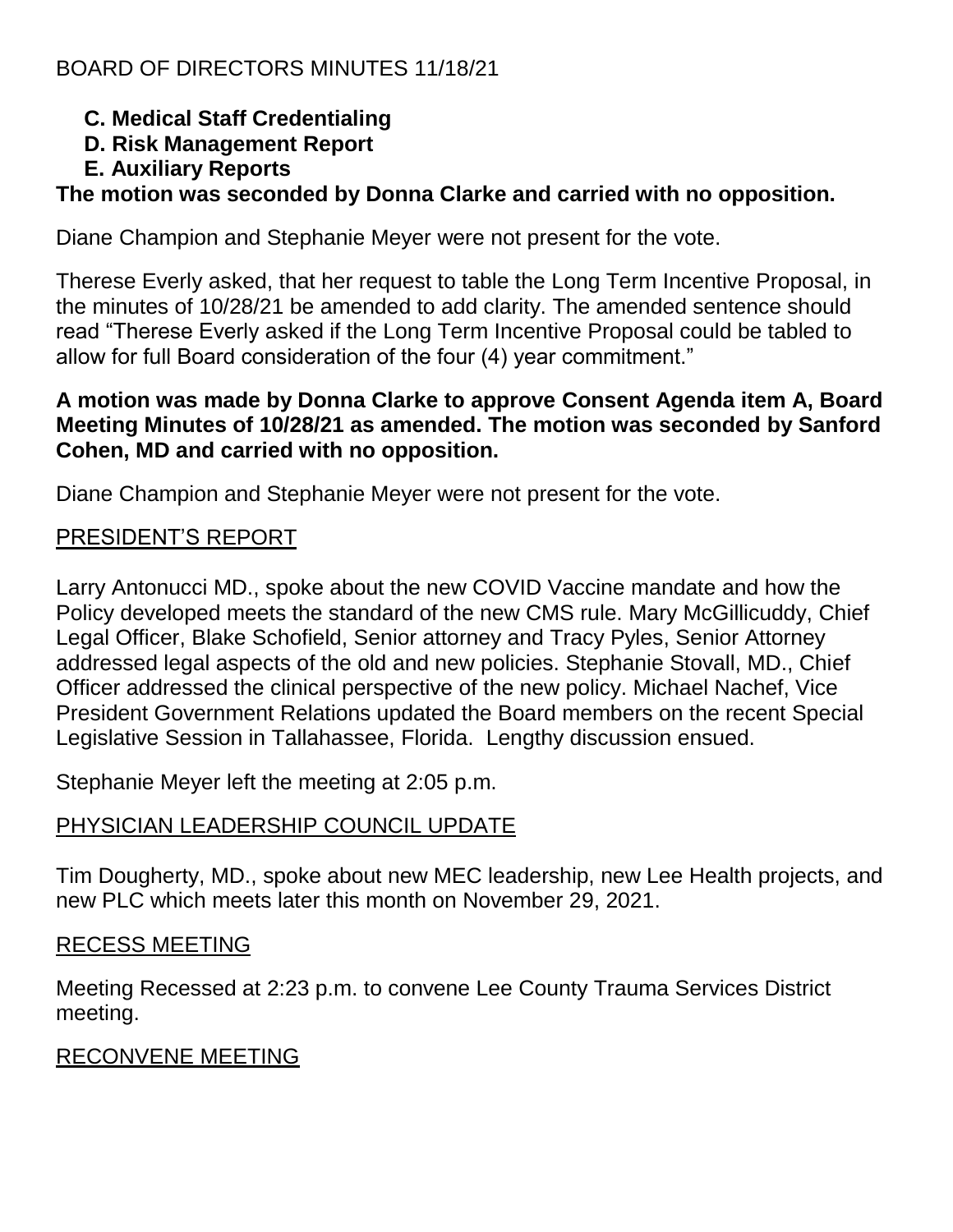## BOARD OF DIRECTORS MINUTES 11/18/21

Reconvened Full Board Meeting at 2:54 p.m. by David Collins, Board Chair who immediately recessed the meeting for a short break.

Reconvened Meeting 3:03 p.m.

### COMMITTEES SUMMARIES AND RECOMMENDATIONS

Donna Clarke, Quality, Finance & Investment Committee Chair, presented an Executive Summary of the committee meeting held on November 4, 2021. Discussion ensued. The committee made a recommendation as to the contribution of the 46 acres of vacant land owned by Lee Health in Estero to Community Healthcare Innovations, LLC.

Donna Clarke suggested that the Board refer that recommendation back to the Finance & Investment Committee for further work and study.

### **A motion was made by Donna Clarke to refer the Estero 46-acre Land contribution back to the Finance & Investment Committee for further work and study. The motion was seconded by Therese Everly and carried with no opposition.**

Dave Kistel, Vice President Facilities gave an update to the Board about the Surfside Campus.

**A motion was made by Stephen Brown, MD., to approve to proceeding with the public announcements and the competitive award process in accordance with Board policies 20.15E and 20.16H for the following professional services for the expansion of the Surfside Campus located at 2441 Surfside Blvd. Cape Coral, FL 33914:**

- **1) Architectural Professional Services; and**
- **2) Construction Management Services**

**The motion was seconded by Dr. Cohen and carried with no opposition.**

## TRAUMA MOVE UPDATE

Armando Llechu, Chief Officer Hospital Operations, James Kasiewicz, MD, Trauma Medical Director, Jonathan Velez, MD, Chief of Operations and Physician Executive, and Darcy Allen, RN, BSN, MBA Chief of Operations and Nurse Executive presented an update on the anticipated January 12, 2021 Trauma relocation from Lee Memorial hospital to Gulf Coast Medical Center. Discussion ensued.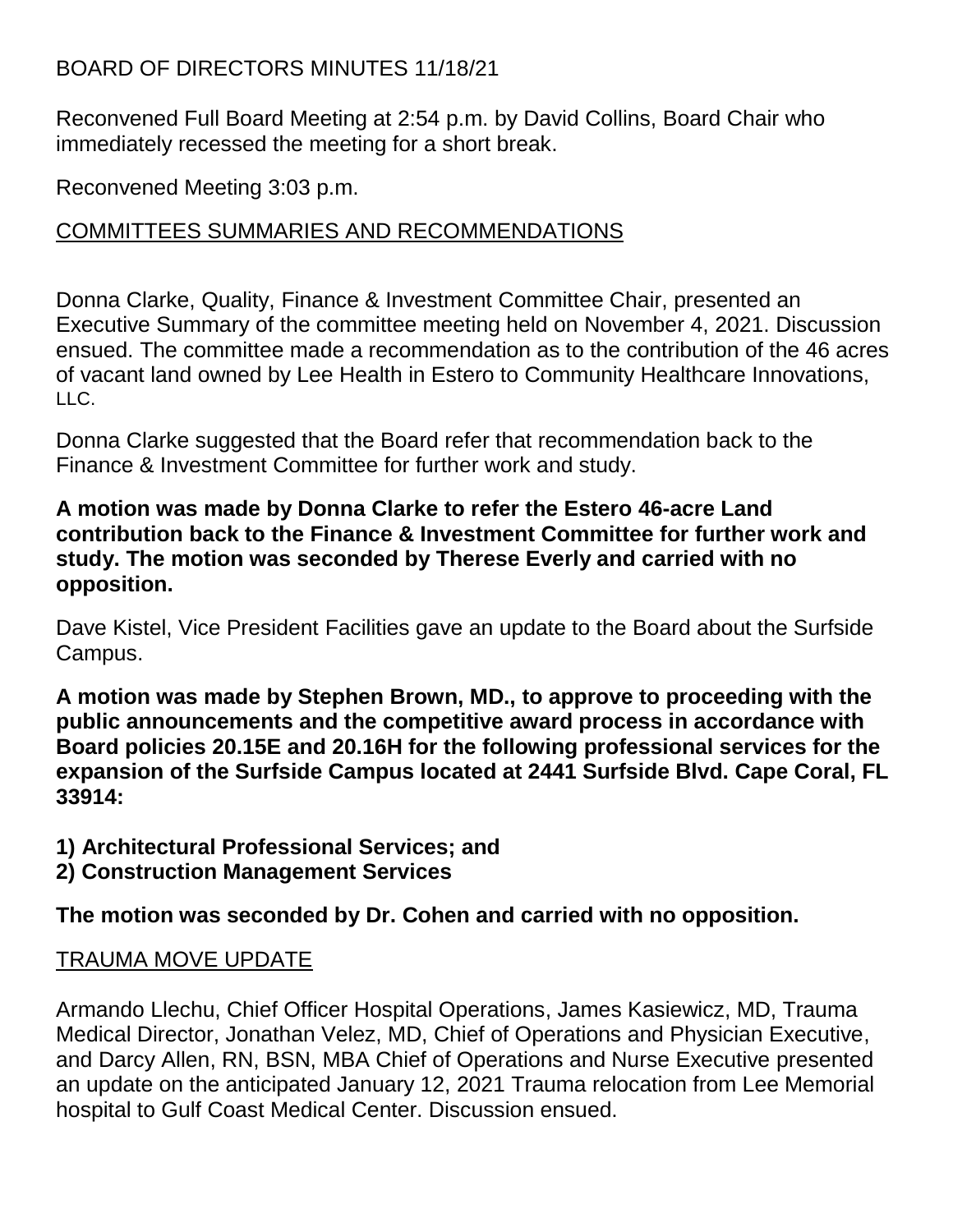## BOARD OF DIRECTORS MINUTES 11/18/21

## CCH ICU BED ADDITION RFP APPROVAL TO MOVE FORWARD WITH #1

Dave Kistel, Vice President of Facilities asked the Board for permission to move forward with Contracts from the rankings.

**A motion was made by Therese Everly to approve rankings as submitted for architectural design services for Cape Coral Hospital ICU 12 bed addition: first ranked, StudioPlus – 711 points; second ranked, HuntonBrady Architects-642 points; third ranked, Bessolo Design Group- 639 points. Proceed with contract negotiations per Board Policy 20.16H, starting with highest numerical ranked firm, StudioPlus-711 points. The motion was seconded by Donna Clarke and carried with no opposition.**

**A motion was made by Kathy Bridge-Liles to approve rankings as submitted for Construction Management at Risk for Cape Coral Hospital ICU 12 bed addition: first ranked, Skanska-747 points; second ranked, Stevens Construction- 595 points; third ranked, J2 Solutions-577 points.**

**Proceed with contract negotiations per Board Policies 20.15E and 20.16H, starting with highest numerical ranked firm, Skanska- 747 points. The motion was seconded by Donna Clarke and carried with no opposition.**

Therese Everly left the meetings at 3: 55 p.m.

### BOARD COUNSEL ITEMS

David Collins asked Deputy Board Counsel George Knott to address several topics.

George Knott updated the Board about how new census data numbers could potentially make changes to hospital district boundaries. He said there is a Johnson Engineering Study being conducted to examine the census data and population shifts.

Discussion ensued.

George Knott, Deputy Board Counsel also addressed Board policies 10.05 and 10.06 as they pertain to Board Member attendance in person at Board meetings. Discussion ensued.

## NEXT REGULAR MEETING

The next Board of Directors Meeting will be held on December 2, 2021 at 1:00 p.m. 13685 Doctors Way, suite 190